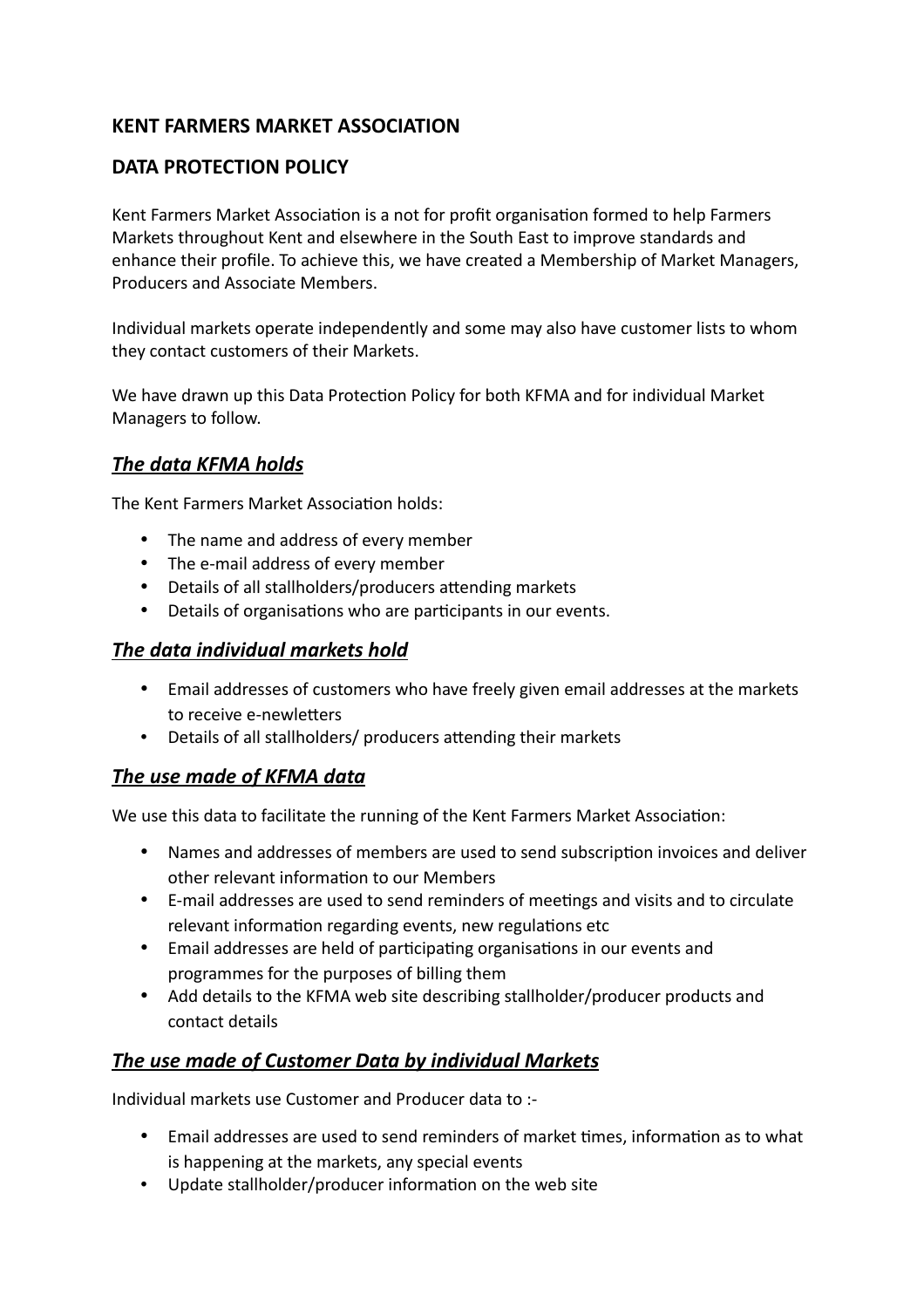# *The base on which we hold data under the General Data Protection Regulations*

We hold data on the lawful base of "Legitimate Interests" under Article 6(1)(f) of the Data Protection Directive. Our interest in the data is that KFMA need it in order to communicate with our members and to provide them with the service to which they are entitled from having joined the Association. In addition, individual markets hold stallholder and producer information on the KFMA web site to inform customers and customers contact information to inform them of forthcoming events .

# *Our data policies*

Our policies on the holding of data are:

- KFMA only holds data which our members have given us in order to facilitate their membership
- KFMA hold data pertaining to non member stallholder/producers who attend markets to inform the public who is attending markets and what products they sell.
- Individual markets may hold data enabling them to contact customers
- We do not hold any other data about our members, stalholders or customers
- We will not share either members' or stallholders data or customers' data with any third party
- We use our members' stallholders data and customers data only for the purposes for which they have given it to us
- We hold information for the purpose of communicating with and/or billing organisations.

## *How KFMA stores data*

Access to our members' data is limited to officers of the Board who need to use it. The Treasurer and membership secretary holds names and addresses and bank details. A list of members names, addresses and e-mail addresses are held on computer and downloaded from a Master list held on the KFMA web site. Access to the web site is protected by User name and password

Business to Business data i.e. other organisations data which is used for billing purposes is also kept.

# *How individual Markets stores data*

Access to stallholder data on their Market's web page is limited to Managers with the appropriate User name and Password

Access to customer data is limited to the Manager or local Committee member. A list of customer contact email details may be held on local computers